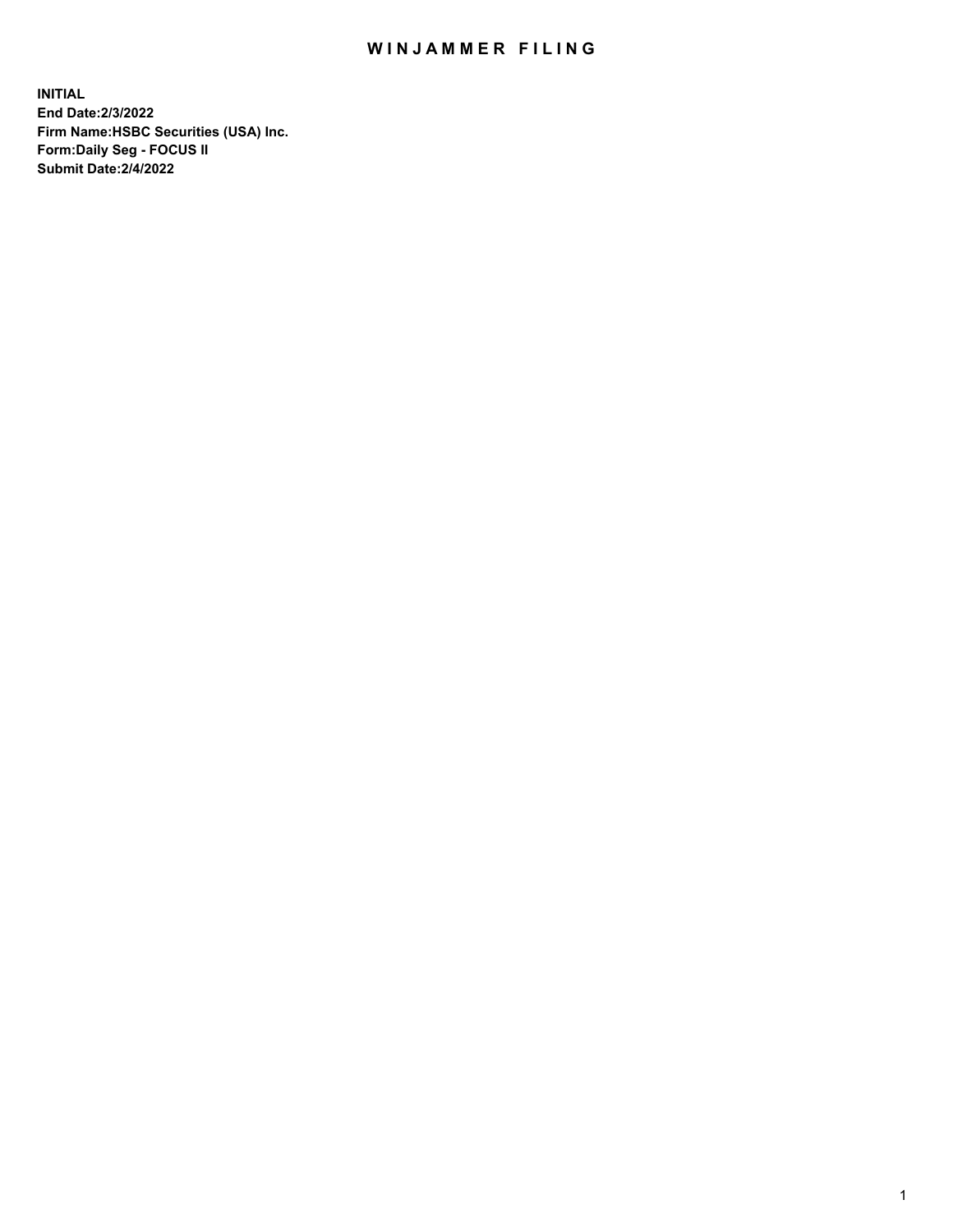**INITIAL End Date:2/3/2022 Firm Name:HSBC Securities (USA) Inc. Form:Daily Seg - FOCUS II Submit Date:2/4/2022 Daily Segregation - Cover Page**

| Name of Company                                                                                                                                                                                                                                                                                                                | <b>HSBC Securities (USA) Inc.</b>                          |
|--------------------------------------------------------------------------------------------------------------------------------------------------------------------------------------------------------------------------------------------------------------------------------------------------------------------------------|------------------------------------------------------------|
| <b>Contact Name</b>                                                                                                                                                                                                                                                                                                            | <b>Michael Vacca</b>                                       |
| <b>Contact Phone Number</b>                                                                                                                                                                                                                                                                                                    | 212-525-6445                                               |
| <b>Contact Email Address</b>                                                                                                                                                                                                                                                                                                   | michael.vacca@us.hsbc.com                                  |
| FCM's Customer Segregated Funds Residual Interest Target (choose one):<br>a. Minimum dollar amount: ; or<br>b. Minimum percentage of customer segregated funds required:% ; or<br>c. Dollar amount range between: and; or<br>d. Percentage range of customer segregated funds required between:% and%.                         | 96,000,000<br><u>0</u><br>0 <sub>0</sub><br>0 <sub>0</sub> |
| FCM's Customer Secured Amount Funds Residual Interest Target (choose one):<br>a. Minimum dollar amount: ; or<br>b. Minimum percentage of customer secured funds required:%; or<br>c. Dollar amount range between: and; or<br>d. Percentage range of customer secured funds required between:% and%.                            | 15,000,000<br><u>0</u><br>0 <sub>0</sub><br>00             |
| FCM's Cleared Swaps Customer Collateral Residual Interest Target (choose one):<br>a. Minimum dollar amount: ; or<br>b. Minimum percentage of cleared swaps customer collateral required:% ; or<br>c. Dollar amount range between: and; or<br>d. Percentage range of cleared swaps customer collateral required between:% and%. | 75,000,000<br><u>0</u><br><u>00</u><br>00                  |

Attach supporting documents CH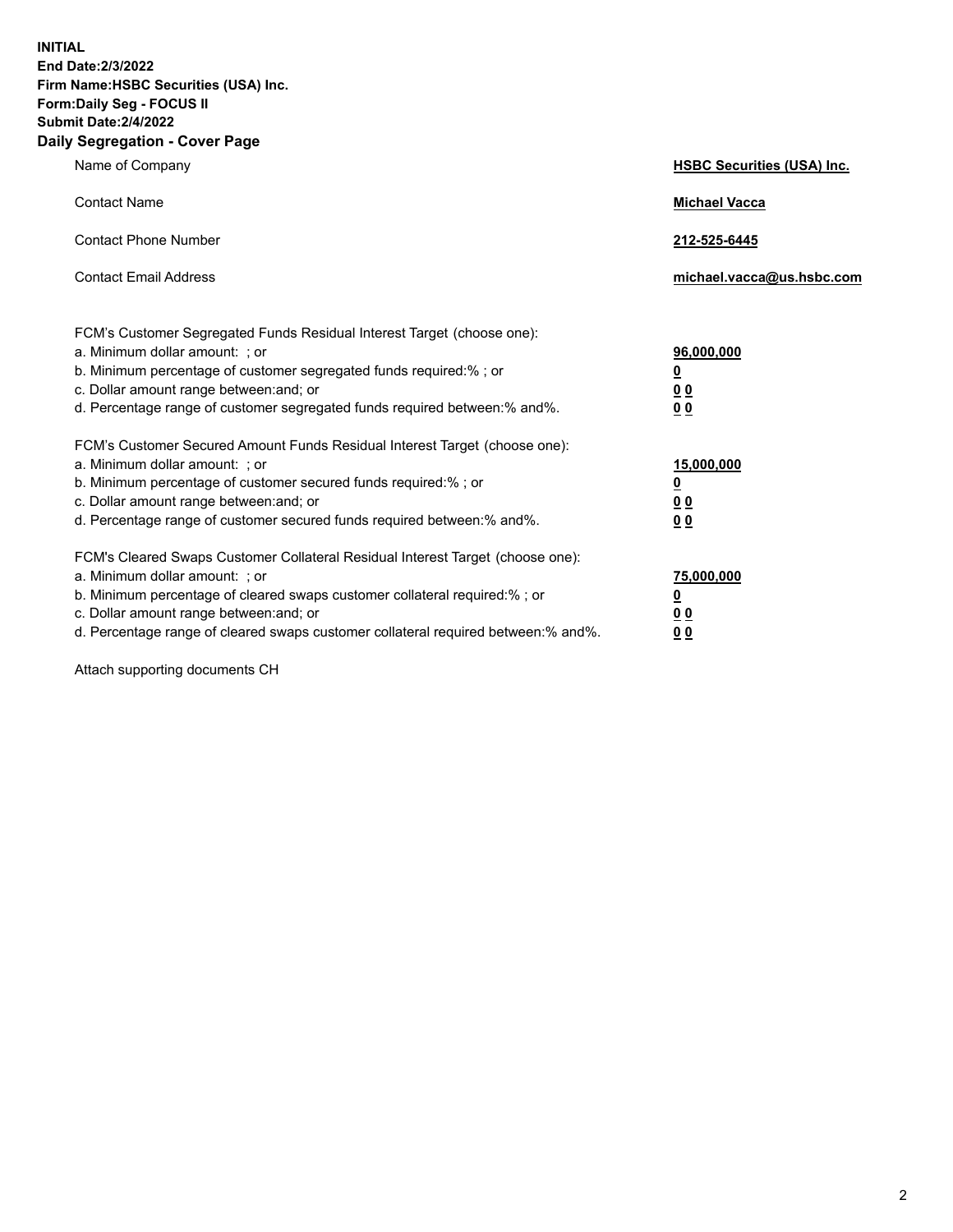**INITIAL End Date:2/3/2022 Firm Name:HSBC Securities (USA) Inc. Form:Daily Seg - FOCUS II Submit Date:2/4/2022 Daily Segregation - Secured Amounts** Foreign Futures and Foreign Options Secured Amounts Amount required to be set aside pursuant to law, rule or regulation of a foreign government or a rule of a self-regulatory organization authorized thereunder **0** [7305] 1. Net ledger balance - Foreign Futures and Foreign Option Trading - All Customers A. Cash **98,707,540** [7315] B. Securities (at market) **27,497,125** [7317] 2. Net unrealized profit (loss) in open futures contracts traded on a foreign board of trade **8,633,288** [7325] 3. Exchange traded options a. Market value of open option contracts purchased on a foreign board of trade **0** [7335] b. Market value of open contracts granted (sold) on a foreign board of trade **0** [7337] 4. Net equity (deficit) (add lines 1. 2. and 3.) **134,837,953** [7345] 5. Account liquidating to a deficit and account with a debit balances - gross amount **11,752** [7351] Less: amount offset by customer owned securities **0** [7352] **11,752** [7354] 6. Amount required to be set aside as the secured amount - Net Liquidating Equity Method (add lines 4 and 5) **134,849,705** [7355] 7. Greater of amount required to be set aside pursuant to foreign jurisdiction (above) or line 6. **134,849,705** [7360] FUNDS DEPOSITED IN SEPARATE REGULATION 30.7 ACCOUNTS 1. Cash in banks A. Banks located in the United States **12,006,085** [7500] B. Other banks qualified under Regulation 30.7 **0** [7520] **12,006,085** [7530] 2. Securities A. In safekeeping with banks located in the United States **27,497,125** [7540] B. In safekeeping with other banks qualified under Regulation 30.7 **0** [7560] **27,497,125** [7570] 3. Equities with registered futures commission merchants A. Cash **0** [7580] B. Securities **0** [7590] C. Unrealized gain (loss) on open futures contracts **0** [7600] D. Value of long option contracts **0** [7610] E. Value of short option contracts **0** [7615] **0** [7620] 4. Amounts held by clearing organizations of foreign boards of trade A. Cash **0** [7640] B. Securities **0** [7650] C. Amount due to (from) clearing organization - daily variation **0** [7660] D. Value of long option contracts **0** [7670] E. Value of short option contracts **0** [7675] **0** [7680] 5. Amounts held by members of foreign boards of trade A. Cash **113,907,297** [7700] B. Securities **0** [7710] C. Unrealized gain (loss) on open futures contracts **8,633,288** [7720] D. Value of long option contracts **0** [7730] E. Value of short option contracts **0** [7735] **122,540,585** [7740] 6. Amounts with other depositories designated by a foreign board of trade **0** [7760] 7. Segregated funds on hand **0** [7765] 8. Total funds in separate section 30.7 accounts **162,043,795** [7770] 9. Excess (deficiency) Set Aside for Secured Amount (subtract line 7 Secured Statement Page 1 from Line 8) **27,194,090** [7380] 10. Management Target Amount for Excess funds in separate section 30.7 accounts **15,000,000** [7780] 11. Excess (deficiency) funds in separate 30.7 accounts over (under) Management Target **12,194,090** [7785]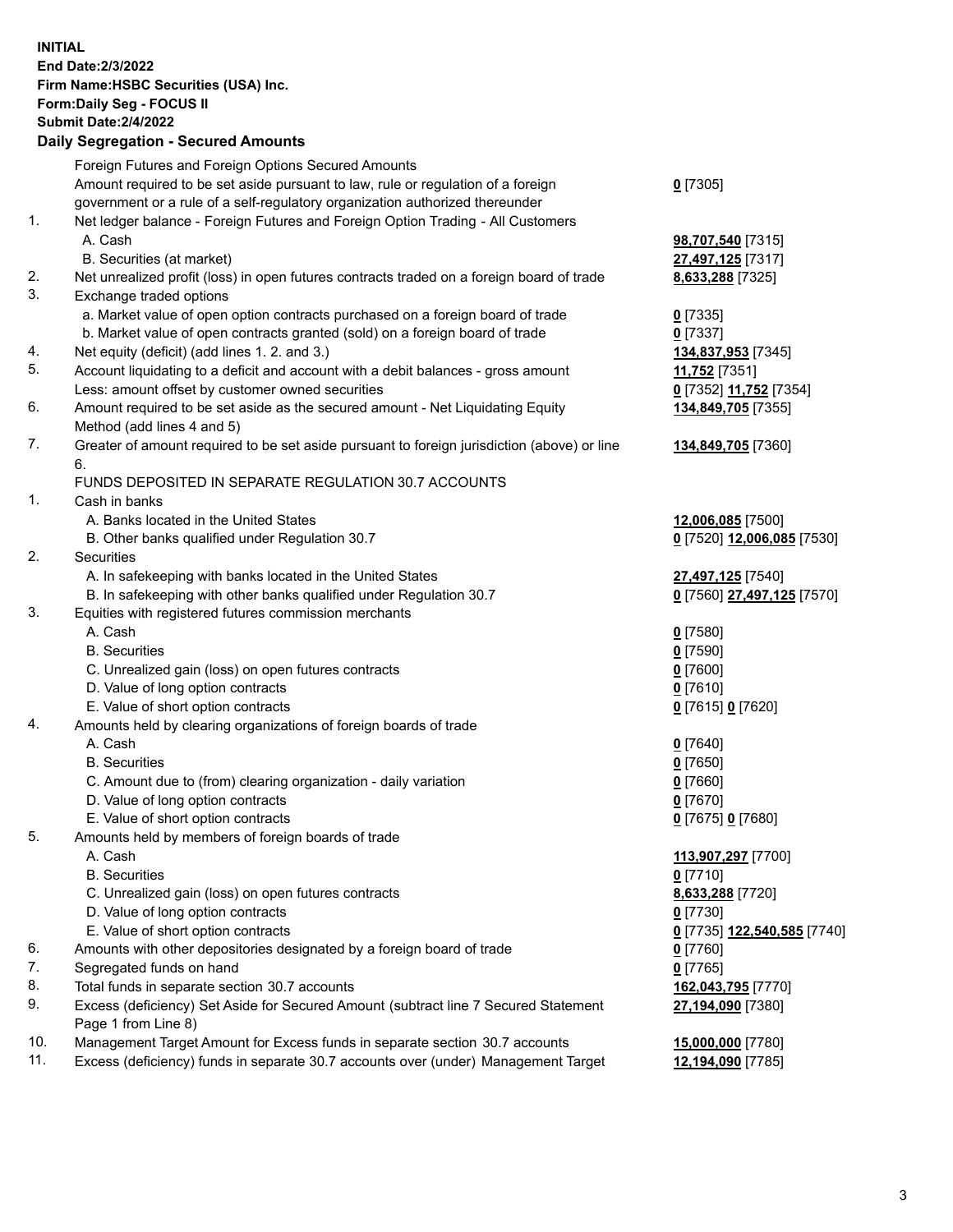| <b>INITIAL</b> |                                                                                                     |                                           |
|----------------|-----------------------------------------------------------------------------------------------------|-------------------------------------------|
|                | End Date: 2/3/2022                                                                                  |                                           |
|                | Firm Name: HSBC Securities (USA) Inc.                                                               |                                           |
|                | <b>Form:Daily Seg - FOCUS II</b>                                                                    |                                           |
|                | <b>Submit Date: 2/4/2022</b>                                                                        |                                           |
|                | Daily Segregation - Segregation Statement                                                           |                                           |
|                | SEGREGATION REQUIREMENTS (Section 4d(2) of the CEAct)                                               |                                           |
| 1.             | Net ledger balance                                                                                  |                                           |
|                | A. Cash                                                                                             | 2,567,284,995 [7010]                      |
|                | B. Securities (at market)                                                                           | 793,609,309 [7020]                        |
| 2.             | Net unrealized profit (loss) in open futures contracts traded on a contract market                  | -853,084,895 [7030]                       |
| 3.             | Exchange traded options                                                                             |                                           |
|                | A. Add market value of open option contracts purchased on a contract market                         | 1,219,203,792 [7032]                      |
|                | B. Deduct market value of open option contracts granted (sold) on a contract market                 | -243,383,683 [7033]                       |
| 4.             | Net equity (deficit) (add lines 1, 2 and 3)                                                         | 3,483,629,518 [7040]                      |
| 5.             | Accounts liquidating to a deficit and accounts with                                                 |                                           |
|                | debit balances - gross amount                                                                       | 16,314,094 [7045]                         |
|                | Less: amount offset by customer securities                                                          | <u>-16,314,094</u> [7047] <u>0</u> [7050] |
| 6.             | Amount required to be segregated (add lines 4 and 5)                                                | 3,483,629,518 [7060]                      |
|                | FUNDS IN SEGREGATED ACCOUNTS                                                                        |                                           |
| 7.             | Deposited in segregated funds bank accounts                                                         |                                           |
|                | A. Cash                                                                                             | 11,431,099 [7070]                         |
|                | B. Securities representing investments of customers' funds (at market)                              | $0$ [7080]                                |
|                | C. Securities held for particular customers or option customers in lieu of cash (at                 | 19,823,546 [7090]                         |
|                | market)                                                                                             |                                           |
| 8.             | Margins on deposit with derivatives clearing organizations of contract markets                      |                                           |
|                | A. Cash                                                                                             | 1,942,070,913 [7100]                      |
|                | B. Securities representing investments of customers' funds (at market)                              | $0$ [7110]                                |
|                | C. Securities held for particular customers or option customers in lieu of cash (at                 | 748,581,788 [7120]                        |
|                | market)                                                                                             |                                           |
| 9.             | Net settlement from (to) derivatives clearing organizations of contract markets                     | <u>-1<b>34,924,695</b></u> [7130]         |
| 10.            | Exchange traded options                                                                             |                                           |
|                | A. Value of open long option contracts                                                              | 1,219,203,792 [7132]                      |
| 11.            | B. Value of open short option contracts                                                             | -243,383,683 [7133]                       |
|                | Net equities with other FCMs                                                                        |                                           |
|                | A. Net liquidating equity<br>B. Securities representing investments of customers' funds (at market) | $9,183$ [7140]                            |
|                |                                                                                                     | $0$ [7160]                                |
|                | C. Securities held for particular customers or option customers in lieu of cash (at                 | 23,478,516 [7170]                         |
| 12.            | market)<br>Segregated funds on hand                                                                 |                                           |
| 13.            | Total amount in segregation (add lines 7 through 12)                                                | 1,725,459 [7150]<br>3,588,015,918 [7180]  |
| 14.            | Excess (deficiency) funds in segregation (subtract line 6 from line 13)                             | 104,386,400 [7190]                        |
| 15.            | Management Target Amount for Excess funds in segregation                                            | 96,000,000 [7194]                         |
|                |                                                                                                     |                                           |

16. Excess (deficiency) funds in segregation over (under) Management Target Amount Excess

**8,386,400** [7198]